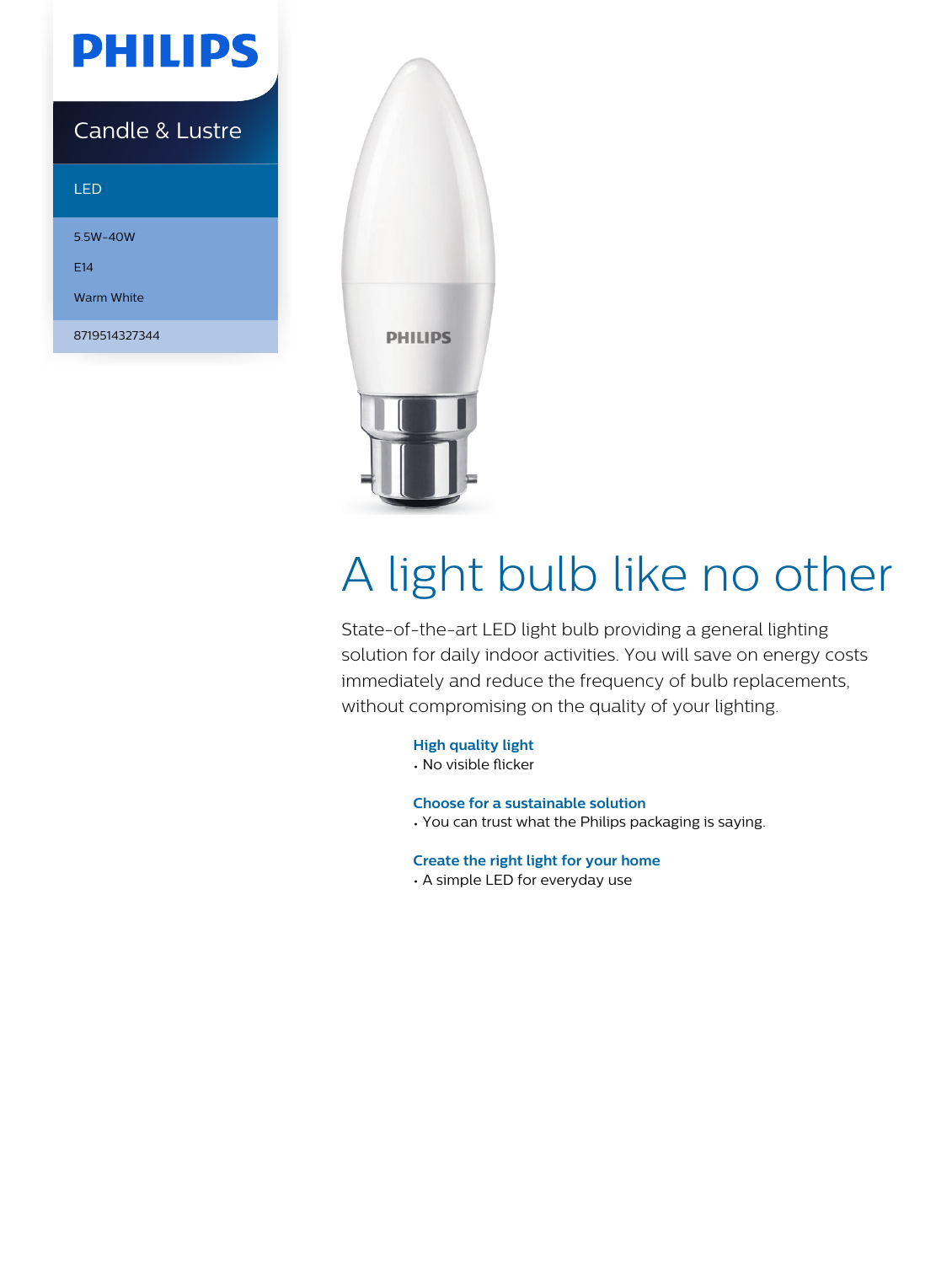#### 8719514327344

## **Highlights**

#### **No visible flicker**

When your light flickers in quick succession it could be hard on the eyes, cause headaches, and even set off an attack for those with photosensitive epilepsy. It's both unpleasant and unnecessary. LEDs can flicker because of their rapid response to the driver current. However, because

Philips LEDs are designed so that variations in your driver current's output are minimized, they eliminate the factors that cause flicker. So, you won't see it, not even a hint.

#### **No UV or IR**

The beam of light is free of infra-red meaning no heat is radiated, and no ultra-violet light means that fabric and items under this light wonφηt fade.

#### **A Simple LED for Everyday Use**

The Philips everyday LED is the perfect bulb for your basic lighting needs. It provides the beautiful light and dependable performance you expect from Philips LED at an affordable price.

### Specifications

#### **Bulb characteristics**

- Dimmable: No
- Intended use: Indoor
- Lamp shape: Non directional candle
- Socket: E14
- Technology: LED
- Type of glass: Frosted

#### **Bulb dimensions**

- Height: 10.6 cm
- Weight: 0.032 kg
- Width: 3.5 cm

#### **Durability**

- Average life (at 2.7 hrs/day): 15 year(s)
- Lumen maintenance factor: 70%
- Nominal lifetime: 15,000 hour(s)
- Number of switch cycles: 50,000

#### **Light characteristics**

- Color consistency: 6SDCM
- Color rendering index (CRI): 80
- Color temperature: 2700 K
- Light Color Category: Warm White
- Nominal luminous flux: 470 lumen
- Starting time: <0.5 s
- Warm-up time to 60% light: Instant full light
- Color Code: 827 | CCT of 2700K

#### **Miscellaneous**

• EyeComfort: Yes

#### **Other characteristics**

- Lamp current: 50 mA
- $\cdot$  Efficacy: 85 lm/W

#### **Packaging information**

- EAN: 8719514327344
- EOC: 871951432734400
- Product title: LED 5.5-40W E14 2700K B35 FR ND AU 1PF/6

#### **Power consumption**

- Power factor: 0.5
- Voltage: 220-240 V
- Wattage: 5.5 W
- Wattage equivalent: 40 W

#### **Product dimensions & weight**

• Length: 10.6 cm

#### **Rated values**

- Rated lifetime: 15,000 hour(s)
- Rated luminous flux: 470 lumen
- Rated power: 5.5 W

#### **Technical specifications**

• Frequency: 50-60 Hz